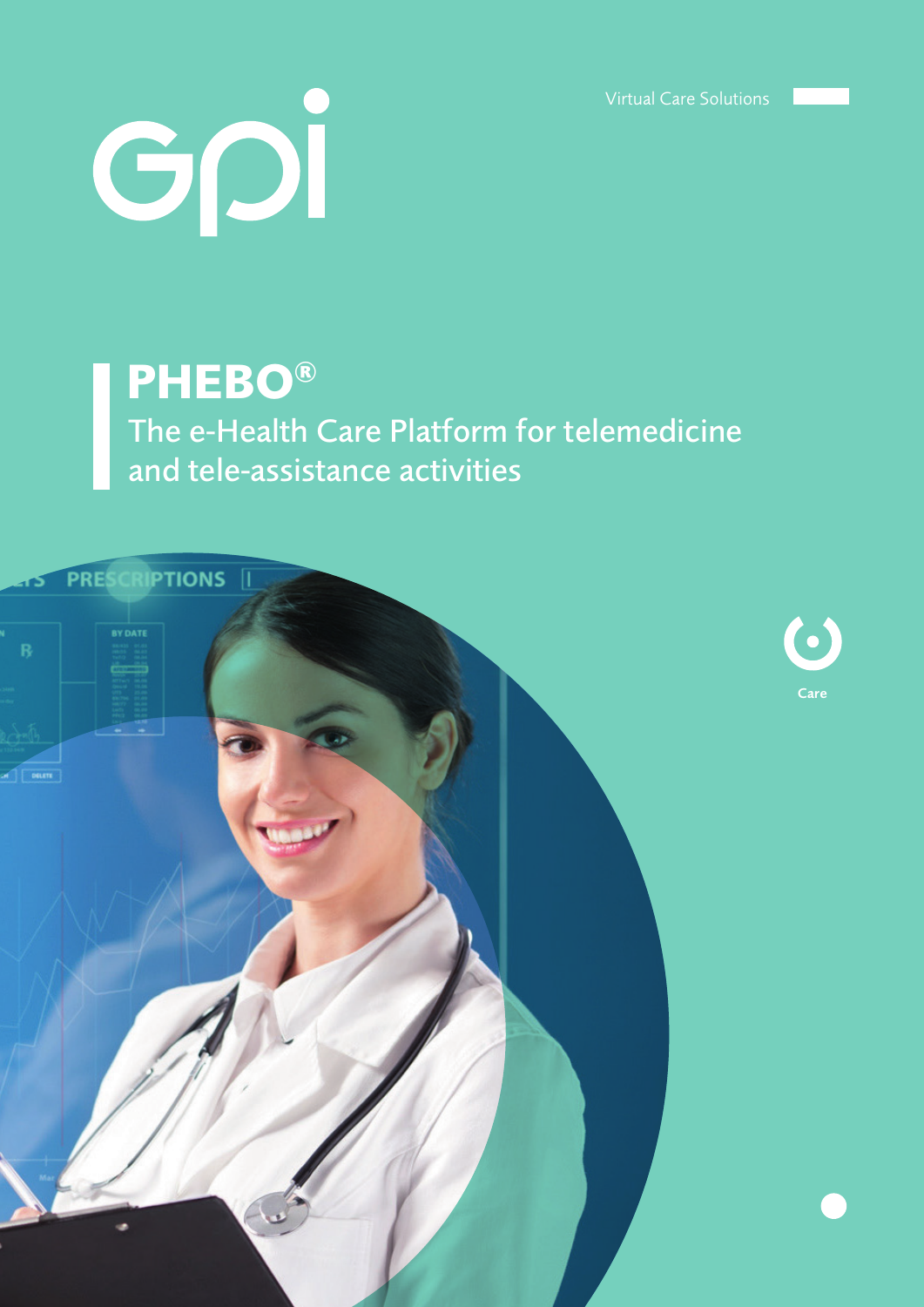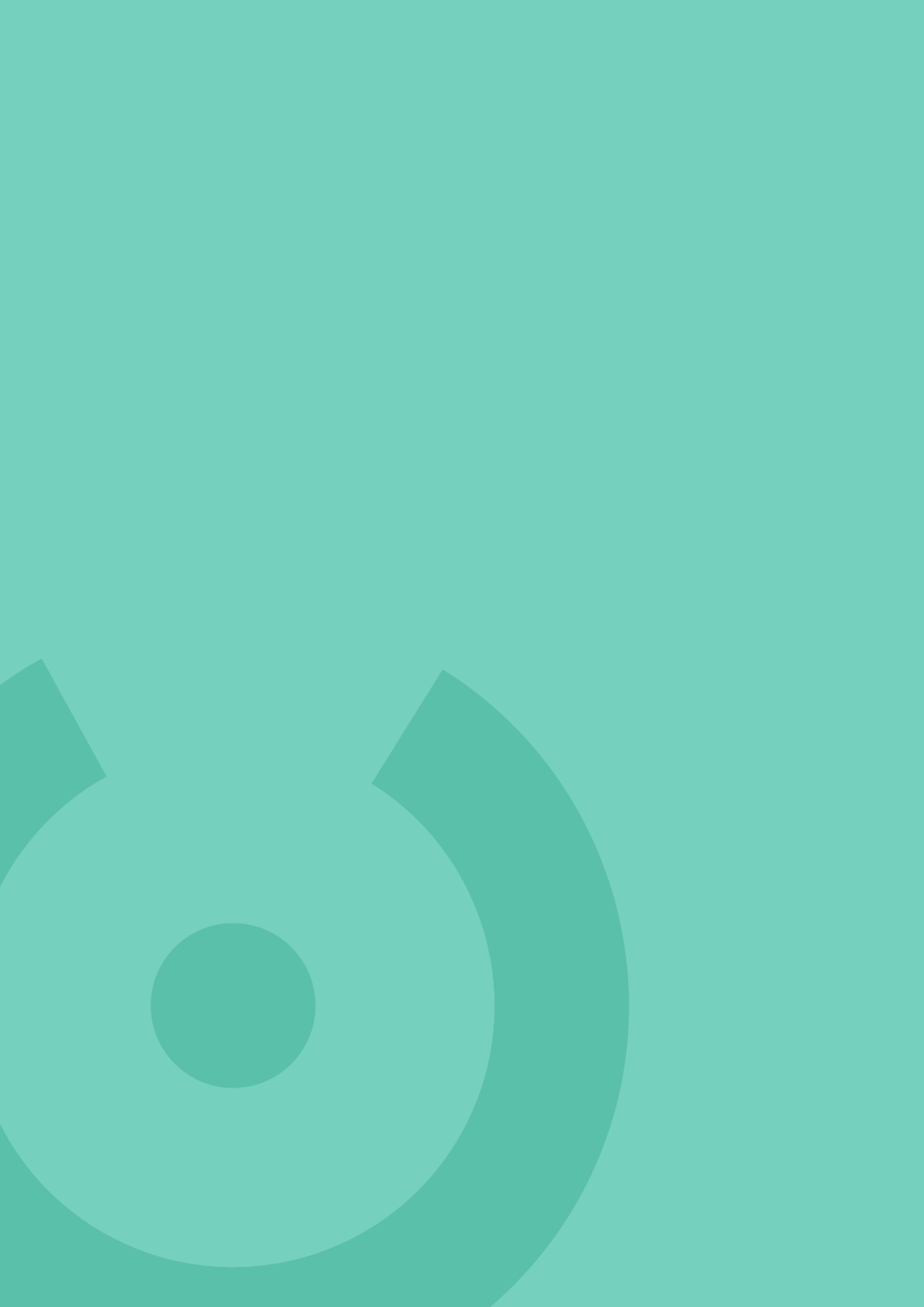### The PHEBO® Platform

It improves the patients' quality of life. It fosters and optimizes the work of doctors and healthcare operators.

PHEBO® (Platform for Hi-tech / Hi-touch Evaluation of Biometrics Observation) is the innovative e-Health Care system, which renders telemedicine and tele-assistance easier, while significantly contributing to the improvement of the quality of life of a wide part of the population, in a general framework of cost containment.

PHEBO® combines state-of-the-art computer technologies with advanced portable devices in order to offer remote healthcare services, which enable to directly measure several physiological parameters that are automatically sent to health-care professionals in charge. Thanks to the collection of information, there is the opportunity to make plans, to quickly modify a pharmaceutical therapy or to schedule new operations.

### **Strengths**

- $\blacksquare$  It improves the patients' quality of life.
- $\blacksquare$  It fosters and optimizes the work of doctors and healthcare operators.
- $I$  It increases the service efficiency and productivity > It reduces the cost of prolonged or unnecessary hospitalizations.
- $I$  It enables to have a personalized diagnostic and therapeutic approach.
- It makes communication between doctors and their patients easier and quicker.
- $\blacksquare$  It enables to have an articulate and detailed information exchange among healthcare operators, patients and structures.
- $I$  It provides information and statistics, it supports decisions and it offers an useful overview in the activities control.

**3**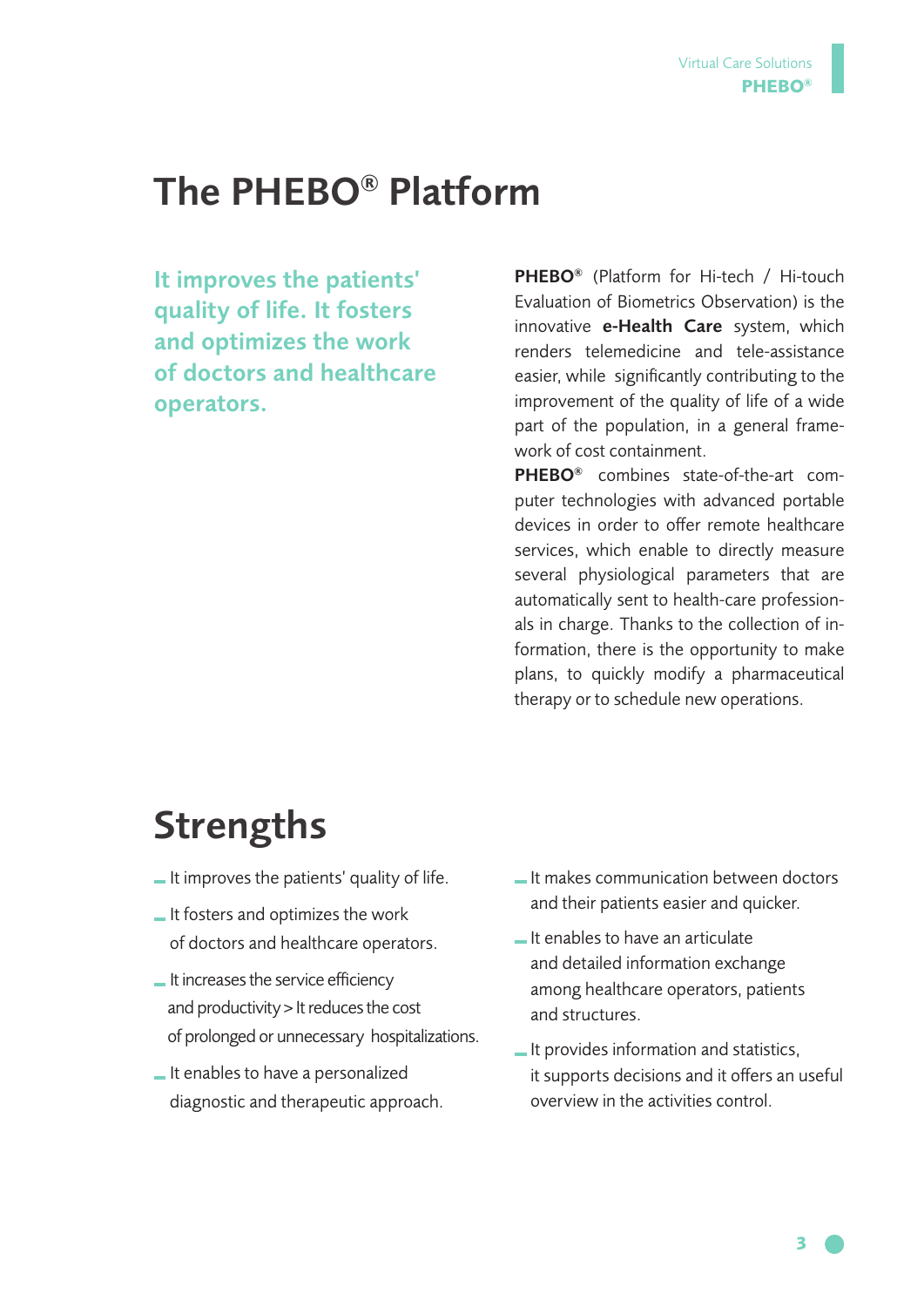## Application Modules

PHEBO<sup>®</sup> supports healthcare operators in home tele-monitoring, e-health, telecare, tele-assistance and telemedicine activities in general.

This advanced software medical device enables to manage the acquisition of vital physiological parameters (e.g. blood pressure, blood glucose level, weight, ECG, Sp02, heart rate…), video communications, questionnaires and multimedia files (images, videos, audios).

The secure and prompt data exchange respects all security standards required in the health care, in compliance with the rules related to the patients' privacy.

**PHEBO®** is an instrument that can help doctors when dealing with patients having different pathologies, for example, heart failure, diabetes and COPD.

The platform is made up of cooperating and interoperable software modules that guarantee personalized telemedicine solutions, which can be adapted to different fields of the healthcare sector.

Those 4 modules represent the core of the PHEBO® System, which has been classified as medical software and II° class medical device, moreover, it has been conferred the 93/42/CEE certification.

### **eVoDroid**

 $\sim$ 

App for smartphones to support patients' activities at home.

#### **eVoNurse**

App for tablets to support nurses' activities.

#### **eVoMed**

**COL** 

 $\sim$ 

The portal for healthcare professionals.

#### **eVoCore**

A technological component that carries out a centralized monitoring on the platform work, particularly on transactions between the patient Intelligent Monitoring Stations and the Control Room.

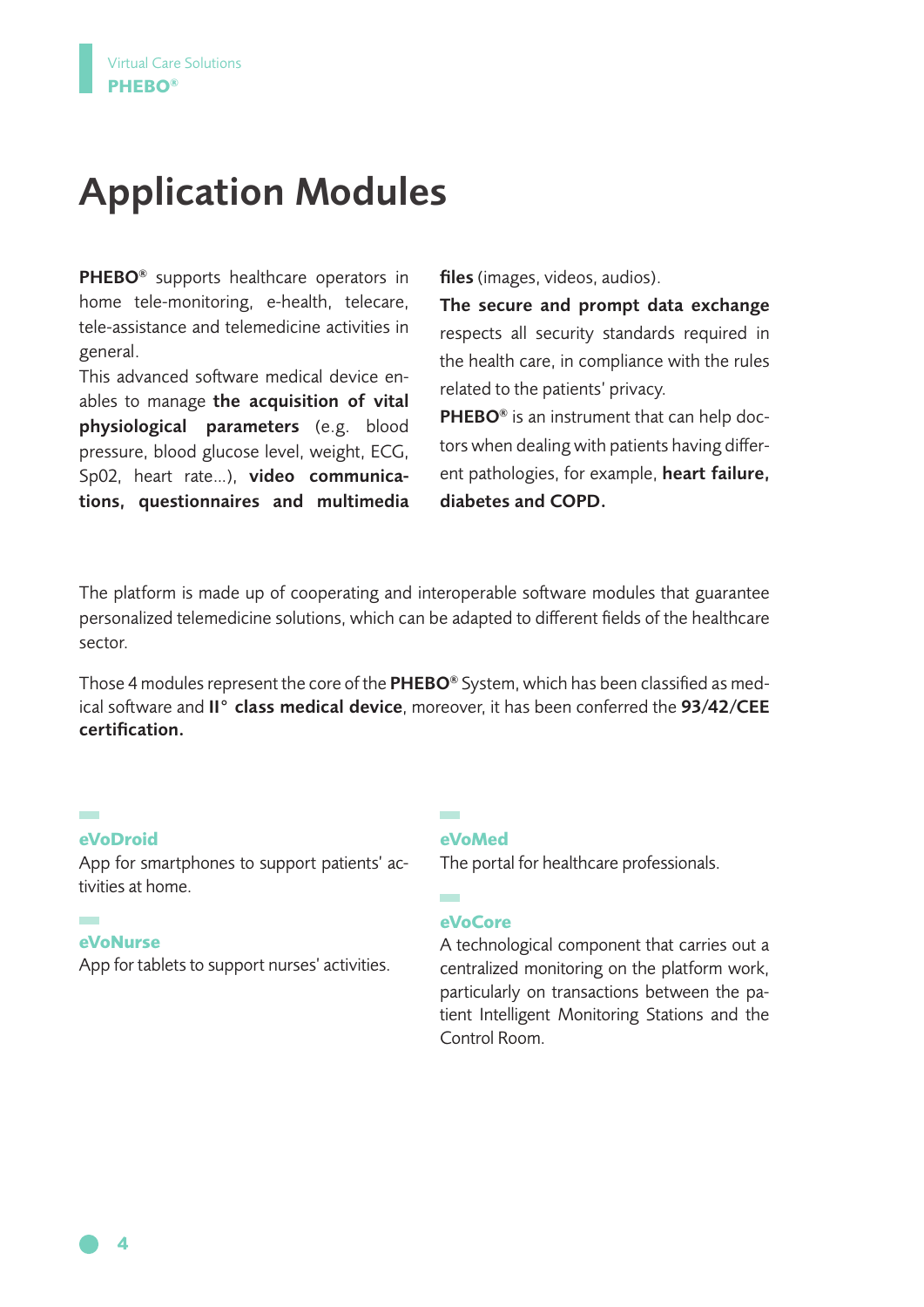#### **eVo@Home**

**College** 

**COL** 

Application that enables patients to have access to the services from home.

#### **eVoCall**

Application for the access to services by the Central Operating Room personnel and ward practitioners.

#### **eVoGate**

**College** 

A module integrated with third party systems (e.g. medical records, HIS, etc.).



**5**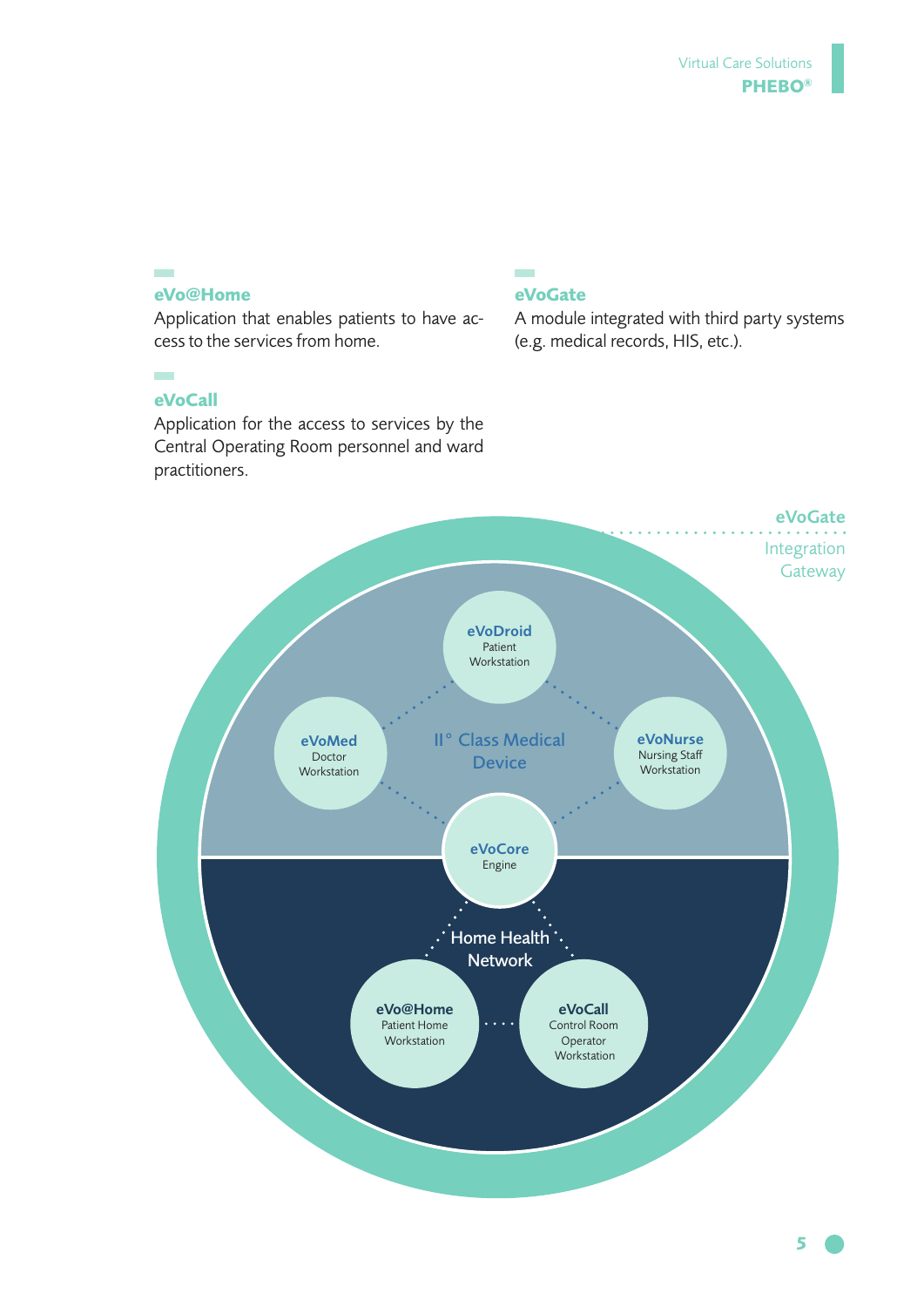## Advantages

- Simple use for patients and all other users of the system.
- Use of easy multimedia communication tools that enable doctors to give personalized information to each patient.
- Bidirectional communication between the Control Room and patients, preventing the latter from going out for technical updates, reconfigurations or software maintenance.
- Bluetooth interaction between the communication devices provided to the patients and electromedical devices.
- **Possible monitoring also through old**  generation devices or devices not provided with Bluetooth, thanks to ad hoc windows that record the previous measurements.
- Adaptable to different types of assistance as it is flexible and scalable, according to the different users and pathologies.
- Easy integration with third parts.

# **Certifications**

#### ISO 13485 e 93/42/CEE

The PHEBO® System has been certified II° class medical device in compliance with the international UNI EN ISO 13485 standard, moreover, it has the CE brand in accordance with the 93/42/CEE directive.



**6**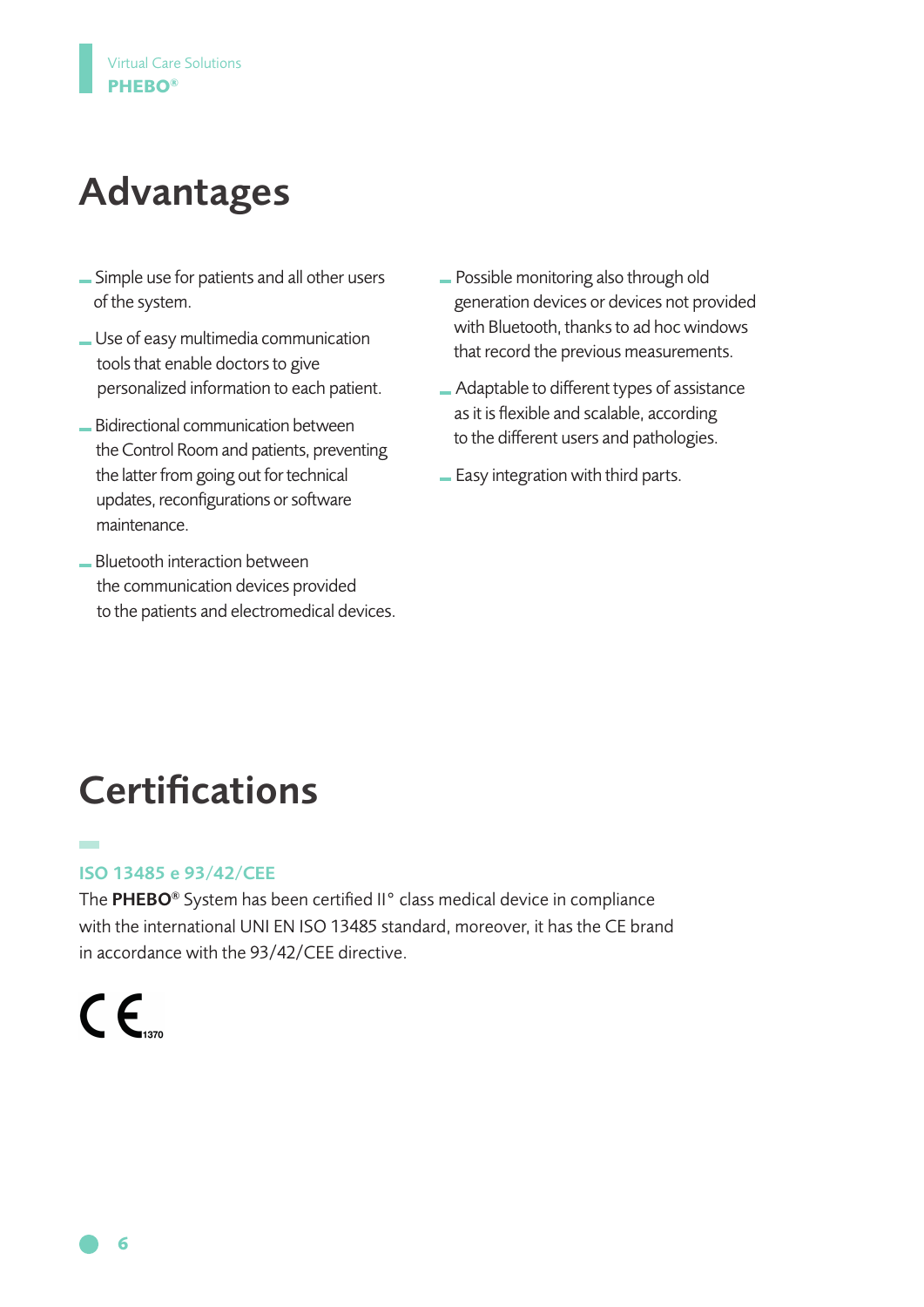### References

- Azienda USL Valle d'Aosta
- AO Santa Maria degli Angeli di Pordenone
- ULSS 12 Veneziana
- AUSL di Modena
- Policlinico Universitario Campus Biomedico di Roma
- Ospedale Pediatrico Bambino Gesù di Roma
- AO San Giovanni Addolorata di Roma
- Istituto S. Anna di Crotone
- Fondazione Sacra Famiglia di Cesano Boscone (MI)
- ASL Napoli 2
- Città Metropolitana di Catania
- AO Legnano
- Centro Neurolesi Bonino Pulejo di Messina
- Policlinico Universitario di Cagliari e ASL Carbonia distretto di Iglesias
- Regione Abruzzo
- San Raffaele Città della Carità di Taranto
- Regione Molise
- ASP di Catanzaro